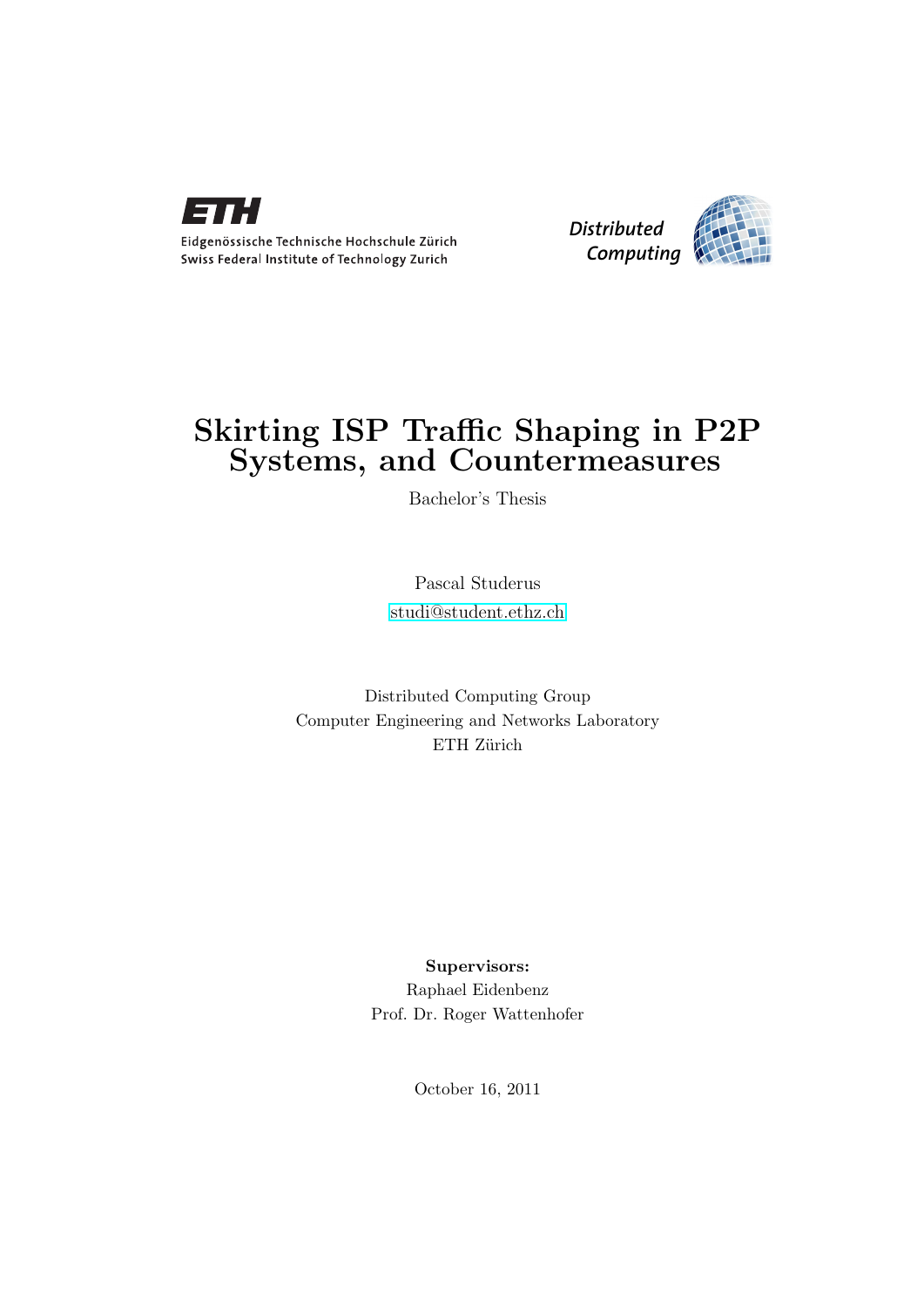## Abstract

<span id="page-1-0"></span>The BitTorrent (BT) protocol was already in 2005 a widley used peer-to-peer (P2P) file sharing protocol and produced a high amount of traffic. Some internet service providers (ISPs) began to slow down the BT protocol to provide users more bandwidth for other protocols. The BT community introduced a new protocol, called Message Stream Encryption (MSE) to bypass the limitations of the ISPs. This thesis discusses the structure of the MSE protocol. Furthermore, different shaping methods that could be used by ISPs to detect and slow down BT traffic, are compared with the possible methods for BT clients to hide from the shaping methods. The improvements of the possibilities of ISPs and the BT developers can be regarded as an arms race.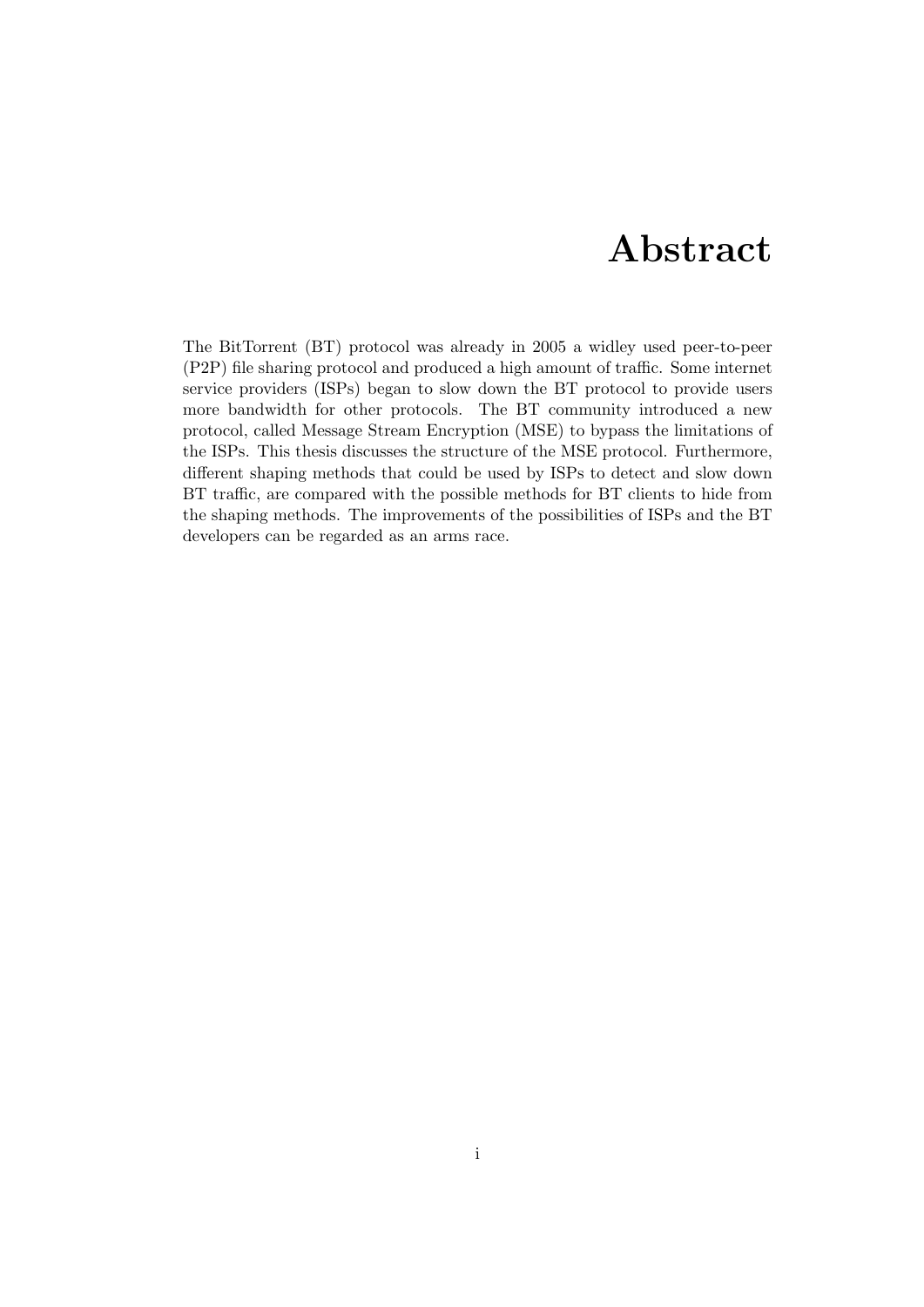# **Contents**

| Abstract<br>$\mathbf{i}$ |                   |                                                                            |                |  |
|--------------------------|-------------------|----------------------------------------------------------------------------|----------------|--|
| 1                        |                   | Introduction                                                               | $\mathbf{1}$   |  |
|                          | 1.1               |                                                                            | 1              |  |
| $\bf{2}$                 | <b>BitTorrent</b> |                                                                            |                |  |
|                          | 2.1               |                                                                            | $\overline{2}$ |  |
|                          | 2.2               |                                                                            | $\overline{2}$ |  |
|                          |                   | 2.2.1                                                                      | 3              |  |
|                          |                   | 2.2.2<br>Early termination conditions $\ldots \ldots \ldots \ldots \ldots$ | 5              |  |
|                          |                   | 2.2.3                                                                      | 6              |  |
|                          |                   | 2.2.4                                                                      | 6              |  |
| <b>Discussion</b><br>3   |                   |                                                                            | $\overline{7}$ |  |
|                          | 3.1               |                                                                            | $\overline{7}$ |  |
|                          | 3.2               |                                                                            | $\overline{7}$ |  |
|                          | 3.3               |                                                                            | 9              |  |
| 4                        | Implementation    |                                                                            |                |  |
|                          | 4.1               |                                                                            | 10             |  |
|                          |                   | 4.1.1                                                                      | 10             |  |
|                          |                   | <b>Bibliography</b>                                                        | 12             |  |
|                          |                   | A Appendix Chapter                                                         | $A-1$          |  |
|                          | A.1               |                                                                            | $A-1$          |  |
|                          | A.2               |                                                                            | $A-1$          |  |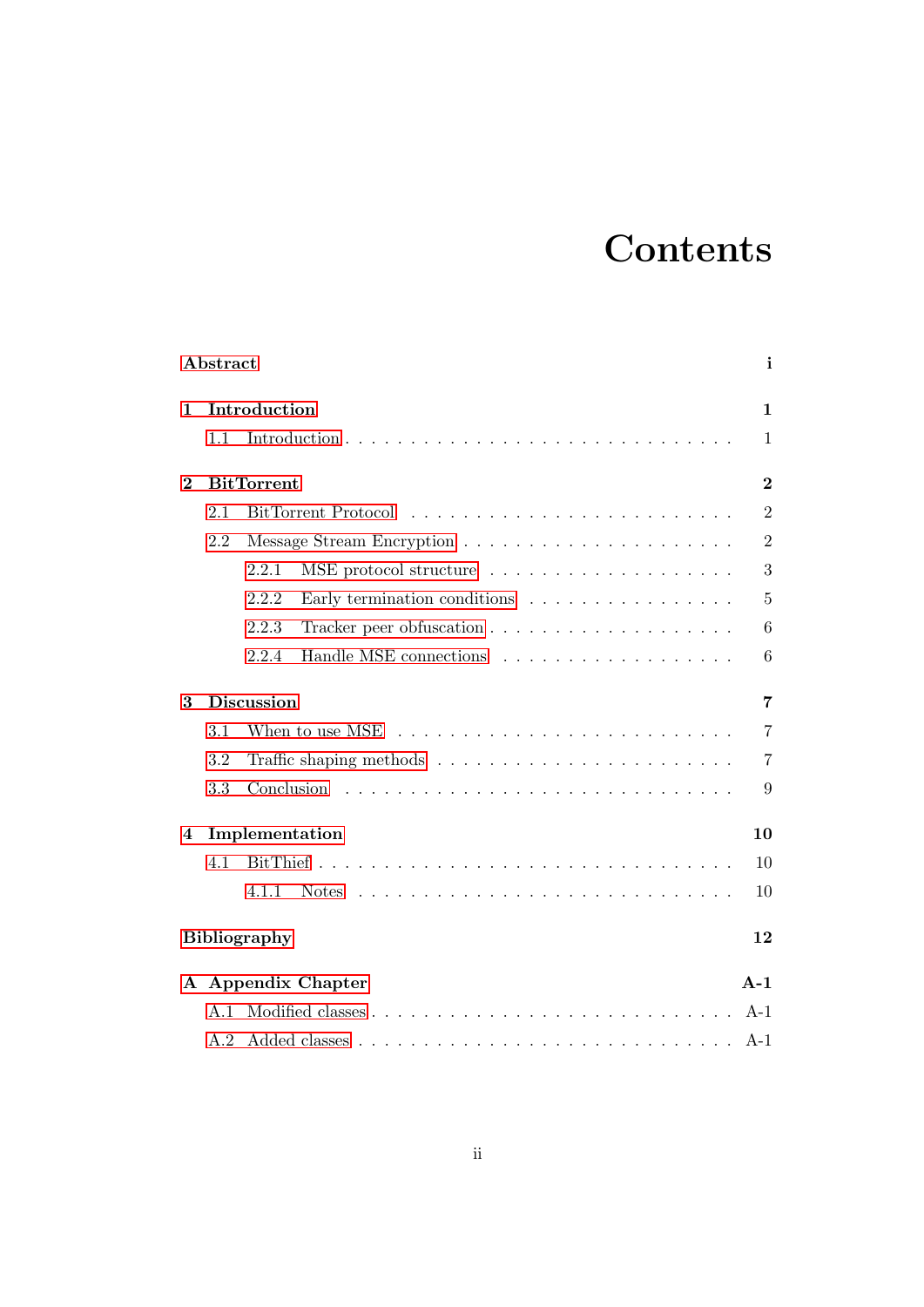## CHAPTER<sub>1</sub> Introduction

### <span id="page-3-1"></span><span id="page-3-0"></span>1.1 Introduction

The BitTorrent (BT) Protocol is a protocol for distributed file sharing and was designed in 2001 by Bram Cohen [\[21\]](#page-15-0). He developed it originally for the etree.org community for sharing linux files and presented the code at the hacker convention CodeCon in 2002 [\[4\]](#page-14-1). BT was soon used for other purposes, including illegal file sharing, i.e. distributing copyrighted files over local networks and/or the internet. The BitTorrent Protocol creates a peer-to-peer (P2P) network to exchange files. In contrary to the client-server paradigm each node acts as a client and server in the P2P model and hence there is no centralized server. Because there is no hierarchy in the system, each node has the same role and thus we call the nodes the peers.

In 2005, BitTorrent was responsible for more than a third of the total traffic in the internet [\[21\]](#page-15-0). This lead to a problem for internet service providers (ISPs), as they had to support more and more data flow through their networks. In order to keep up with the high amount of BitTorrent traffic, ISPs had two options: Either they could increase the capacity of their networks or they could throttle the traffic generated by BitTorrent and other popular P2P protocols. Some ISPs began to shape traffic, i.e. increase or decrease the speed for certain packets through their network. ISPs that shape traffic assign priorities to protocols and slow down or even block traffic with low priority. Due to the high amount of traffic generated by the BT protocol many ISPs that shaped traffic assigned a low priority to BT. As a response, the BitTorrent community used obfuscation and encryption to prevent traffic shaping [\[2\]](#page-14-2). The BitTorrent developers proposed a new encryption protocol called Message Stream Encryption (MSE) [\[6\]](#page-14-3) in 2006. MSE is the standard encryption method for BitTorrent clients today.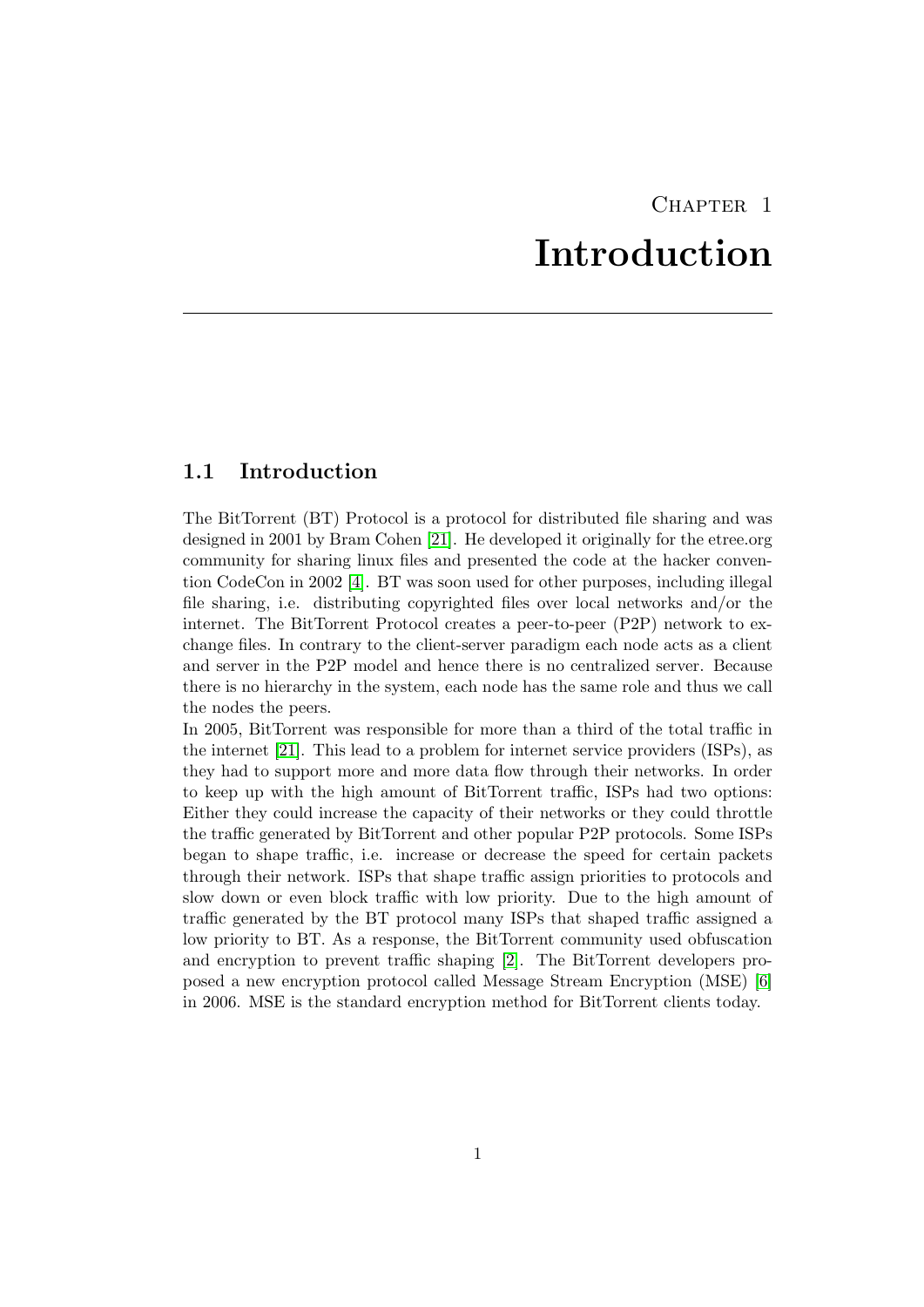# CHAPTER<sub>2</sub> **BitTorrent**

### <span id="page-4-1"></span><span id="page-4-0"></span>2.1 BitTorrent Protocol

BitTorrent is a P2P file sharing protocol. A peer can publish information about the data of the file she wants to share by creating a so called torrent file. In order to download a file with BT, a peer has to download the corresponding torrent or rather torrent metafile from a torrent discovery website, i.e. that is a website that publishes torrents. As a next step the peer has to connect to a P2P network to share her file. To achieve this the peer sends an HTTP get request to a tracker. Urls of trackers are provided in the torrent metafile. The response of the tracker is a BT specific encoded message that has stored IP addresses of other peers in the P2P network. The peer then sets up individual connections to a subset of the peers by sending a BT handshake to these addresses. The receiver checks the message and decides if she uploads and downloads from that peer. If she does, she sends her own BT handshake message. Once a peer has sent her own handshake message and received the other's handshake message, the handshake is completed. BT splits the original file into smaller pieces and provides a hash for each piece in the torrent metafile. Clients use these hashes to verify the integrity of received pieces. The BT protocol incorporates several types of messages, which are used to distribute the pieces of a file among peers. For more information on the protocol see the BitTorrent protocol specification [\[3\]](#page-14-4).

## <span id="page-4-2"></span>2.2 Message Stream Encryption

Message Stream Encryption (MSE) was intended to provide payload and protocol obfuscation for data streams, thus making it much more difficult for passive eavesdroppers to identify the BitTorrent protocol. As a positive side effect, MSE also gives the user some confidentiality and limited peer authentication.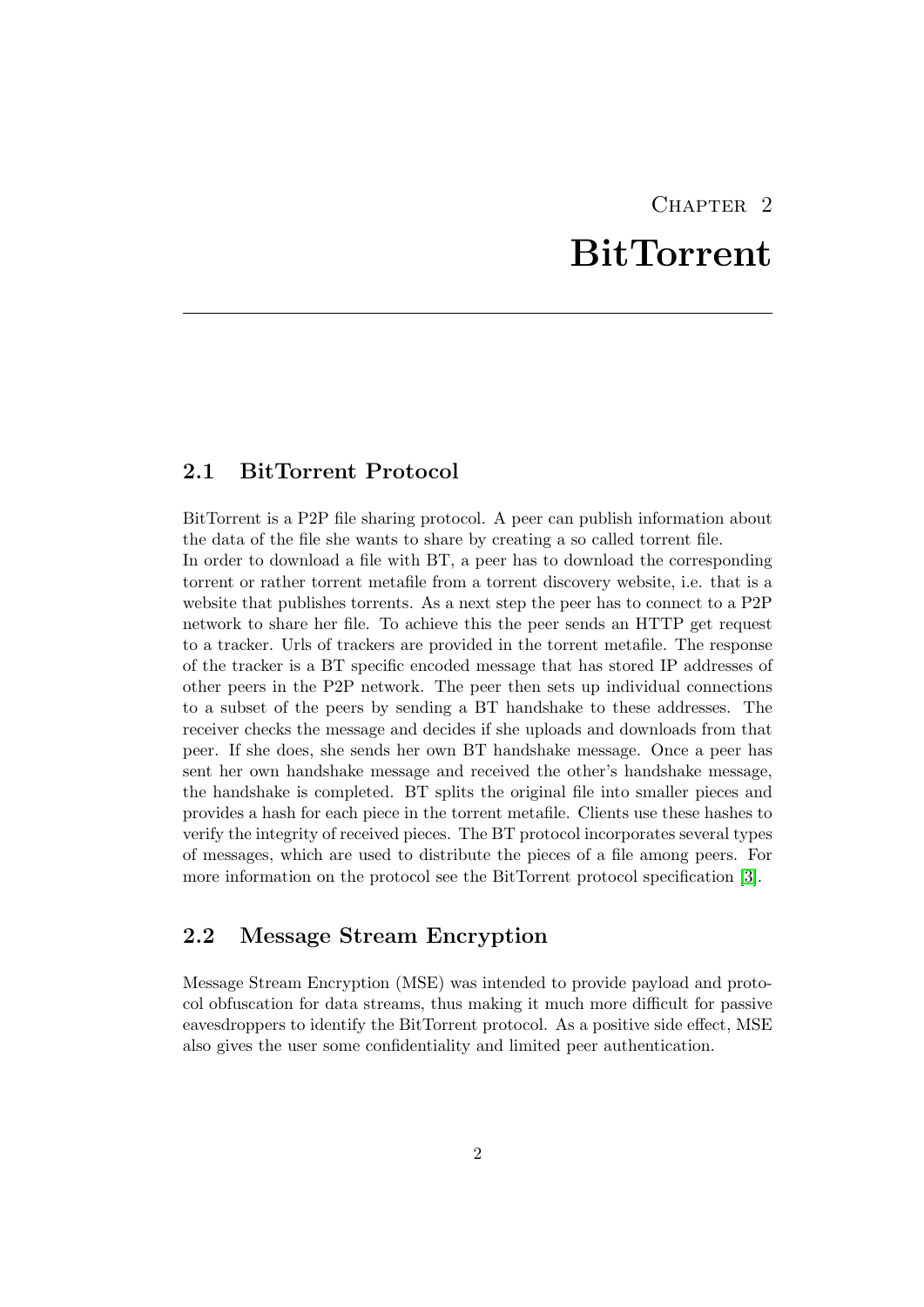#### <span id="page-5-0"></span>2.2.1 MSE protocol structure

The protocol structure consists of a handshake, where the communicating peers decide how to send the BT messages afterwards.

In the following we consider A as the initiator of the handshake and B as the responder. The handshake consists of five steps, whereas in each step the structure of the step itself is presented. The sender is placed on the left side of the arrow, the receiver on the right side of it and the payload is shown in the box.

1) A  $\rightarrow$  B :  $Y_A$  |  $Pad_A$ 

A sends its Diffie-Hellman (D-H) [\[13\]](#page-14-5) public key  $(Y_A)$  and a random padding  $(Pad_A)$  with a length of 0-512 bytes to B. The group taken for D-H is  $\mathbb{Z}_p^*$ where  $g = 2$  is the generator, and p is a 768 bit prime.  $X_a$ ,  $X_b$  are the D-H private keys of A and B with recommended length of 160 bits. Thus, the secret D-H key is  $S = (g^{Xa})^{Xb} = (g^{Xb})^{Xa}$ .

The padding  $Pad_A$  is varied to prevent a detection of the handshake based on particular message lengths.

2) B  $\rightarrow$  A :  $\boxed{Y_b \mid Pad_B}$ 

As soon as B receives the first parts of A's message, B sends her own D-H public key  $(Y_b)$  with an appended random padding  $(Pad_B)$  of length 0-512 bytes to A.

### 3)  $A \rightarrow B : \sqrt{\text{hash part}} \ \text{data part}$

The message consists of two parts: a hash and a data part.

hash part:  $\|H("REQ1" \| S) \| H("REQ2" \| SKEY) XOR H("REQ3" \| S)$ 

The hash part consists of three hashes. SHA-1 is used to compute the hash for H with an output length of 20 bytes. "REQ1", "REQ2", "REQ3" are predefined strings used by the hash function H. The common shared key (S) and the common shared weak secret (SKEY) are taken as additional inputs for the hashes. SKEY is the torrent info hash of the torrent to be downloaded and can be found in the torrent metafile. The torrent info hash is a secret as it is only provided in the torrent metafile. It is a weak secret, as everyone that has access to the torrent metafile knows it.

B uses the first hash to synchronize, since the length of  $Pad_A$  is unknown.

#### data part: E(VC|| CryptoProvide||  $L(Pad_C)$ ||  $Pad_C$ ||  $L(IA)$ ) |  $E(IA)$

The entire data part is encrypted using RC4 [\[17\]](#page-15-1) as a stream cipher. RC4 is a binary additive stream cipher that generates a pseudo-random keystream.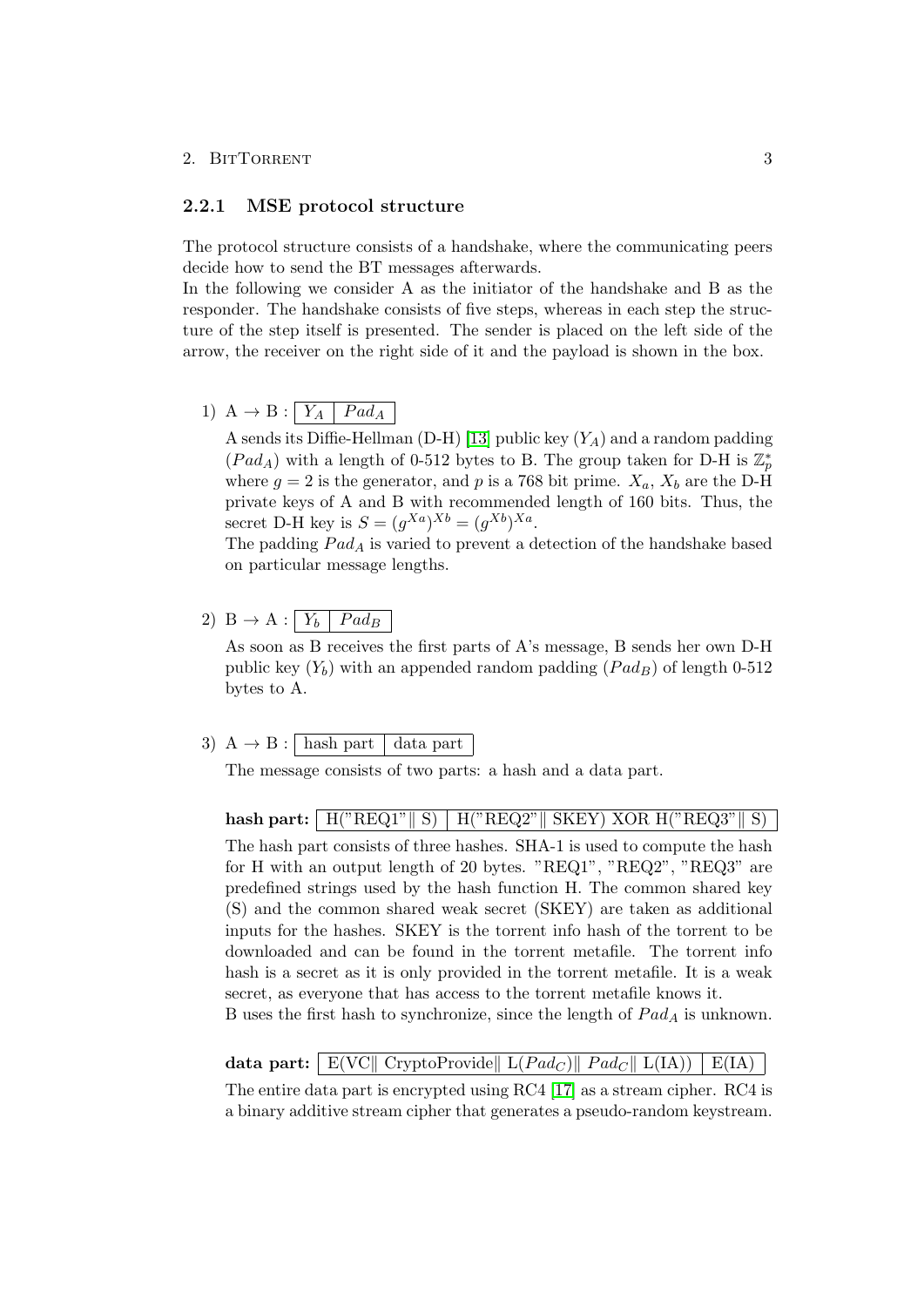#### 2. BITTORRENT 4

This keystream is combined with the plaintext using XOR to create the ciphertext. Therefore it is important to decrypt the ciphertext in the right order and it holds that  $E(a||b) = E(a)||E(b)$ . Hence it's possible to decrypt one part after another of the cipher text. When A sends data, it uses the 20 bytes hash  $H("keyA"|| S|| SKEY)$  as key for RC4. When A receives data, it uses  $H("keyB"|| S|| SKEY)$  as key for RC4. Analogously, B uses  $H("keyB" || S||$  SKEY) when sending and  $H("keyA" || S||$  SKEY) when receiving data. The first 1024 bytes of the keystream are discarded to protect against a Fluhrer, Mantin and Shamir attack [\[18\]](#page-15-2).

VC is a verification constant that is an array of 8 bytes, where each byte is set to 0x00.

The 4 byte field CryptoProvide stores the information which cryptographic methods A supports. For now, the first 3 bytes are all 0x00 and reserved for later use. The last byte is either 0x01 for plain or 0x02 for RC4.

 $L(x)$  is a function that maps 2 big-endian encoded bytes to an integer that indicates the length of x.

 $Pad_C$  is a zero-valued padding of length 0-512 bytes.

IA is the so-called initial data out. It can be the typically BT handshake message or the empty string.

#### 4) B  $\rightarrow$  A : E(data part) E2(Payload Stream)

The message consists of two parts: a data and payload stream part.

|  | data part:   $E(VC   CryptoSelect   L(Pad_D)    Pad_D)$ |
|--|---------------------------------------------------------|
|--|---------------------------------------------------------|

The entire data part is encrypted using RC4 as stream cipher. The keys for encryption and decryption are the same as described in Step 3.

A uses the verification constant (VC) to resynchronize, as the length of  $Pad_B$  is unknown.

The 4 byte field CryptoSelect contains the information which cryptographic method B chooses for the encryption of the message stream after the handshake. Like with CryptoProvide, the first 3 bytes are set to 0x00. The information about the encryption method is contained in the last byte, 0x01 for plain, and 0x02 for RC4.

 $Pad<sub>D</sub>$  is an additional zero-valued padding of length 0-512 bytes.

E2() is the encryption method on which A and B have agreed in Step 4, plain or RC4. With plain "encryption", messages are sent in plain text without any obfuscation or encryption. With RC4, messages are encrypted, using the same RC4 stream cipher as in Step 3.

Payload stream can be any original message of the BT protocol that B wants to send to A.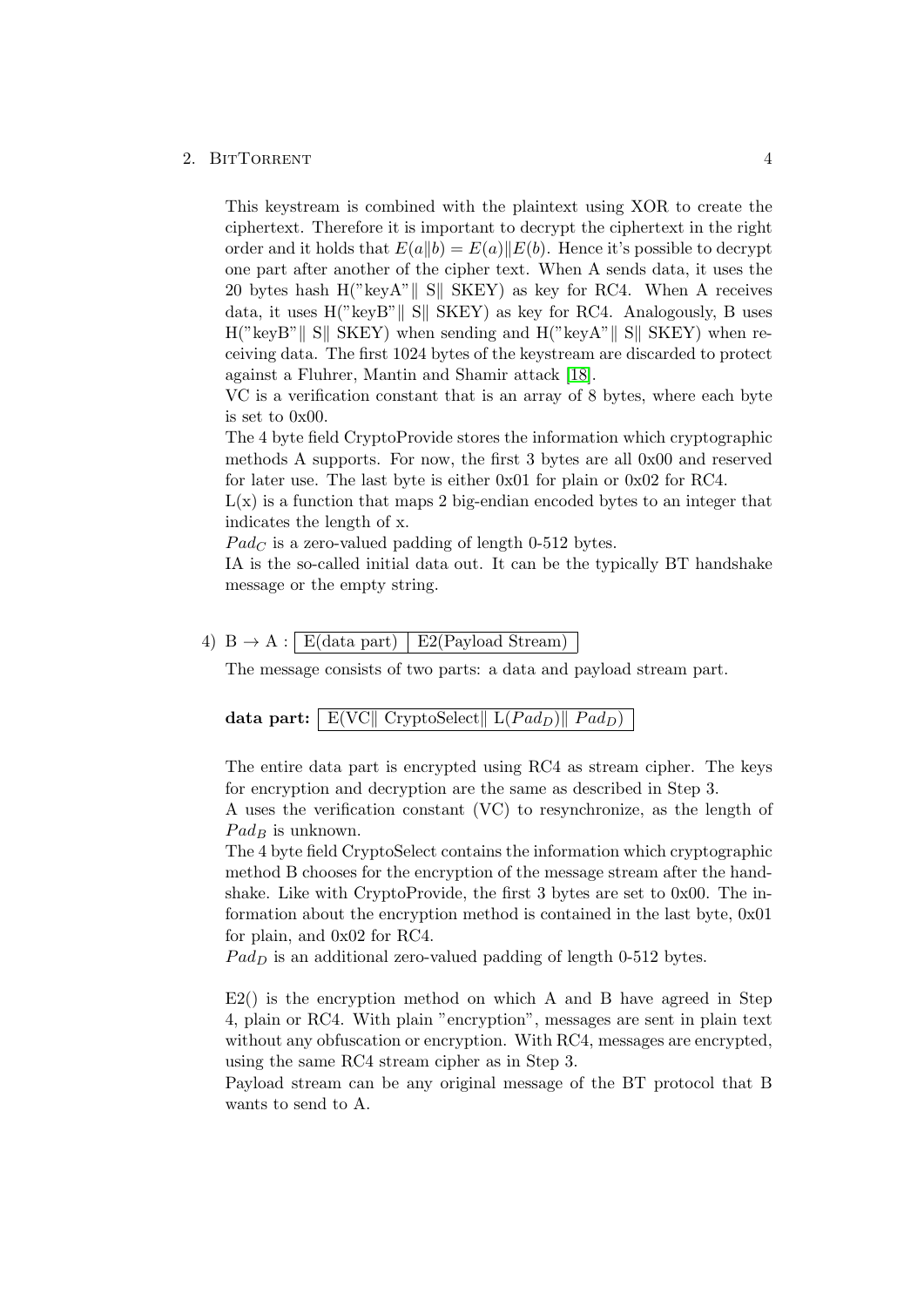5)  $A \rightarrow B : E2(Pavload Stream)$ 

A uses the encryption method selected by B in Step 4 to encrypt future BT messages.

#### <span id="page-7-0"></span>2.2.2 Early termination conditions

The MSE protocol description provides additional options that if any of the following conditions holds, the handshake can be regarded as failed and the connection is closed. It is not mandatory to check the conditions and therefore it is up to the implementation if the conditions are checked, or ignored. The conditions should be checked before the mentioned step of the MSE protocol has started.

- 1. Step 2: B terminates the connection if
	- A sent less than 96 bytes within 30 seconds, or
	- A sent more than 608 bytes within 30 seconds.
- 2. Step 3: A terminates the connection if
	- B sent less than 96 bytes within 30 seconds, or
	- B sent more than 608 bytes within 30 seconds.
- 3. Step 4: B terminates the connection if
	- the correct S hash can not be found within the first 628 bytes, and thus, B has not found the synchronization point,
	- it received a wrong SKEY hash after the S hash,
	- VC can not be decoded correctly after the SKEY hash,
	- none of the options provided in CryptoProvide are supported, or each byte of CryptoProvide is set to 0x00.
- 4. Step 5: A terminates the connection if
	- VC can not be decoded correctly within the first 616 bytes, i.e. A has not found the synchronization point, or
	- the option selected in CryptoSelect was not provided in Step 3.

It is up to the next protocol layer, the BT protocol, to terminate the connection if none of the conditions are met.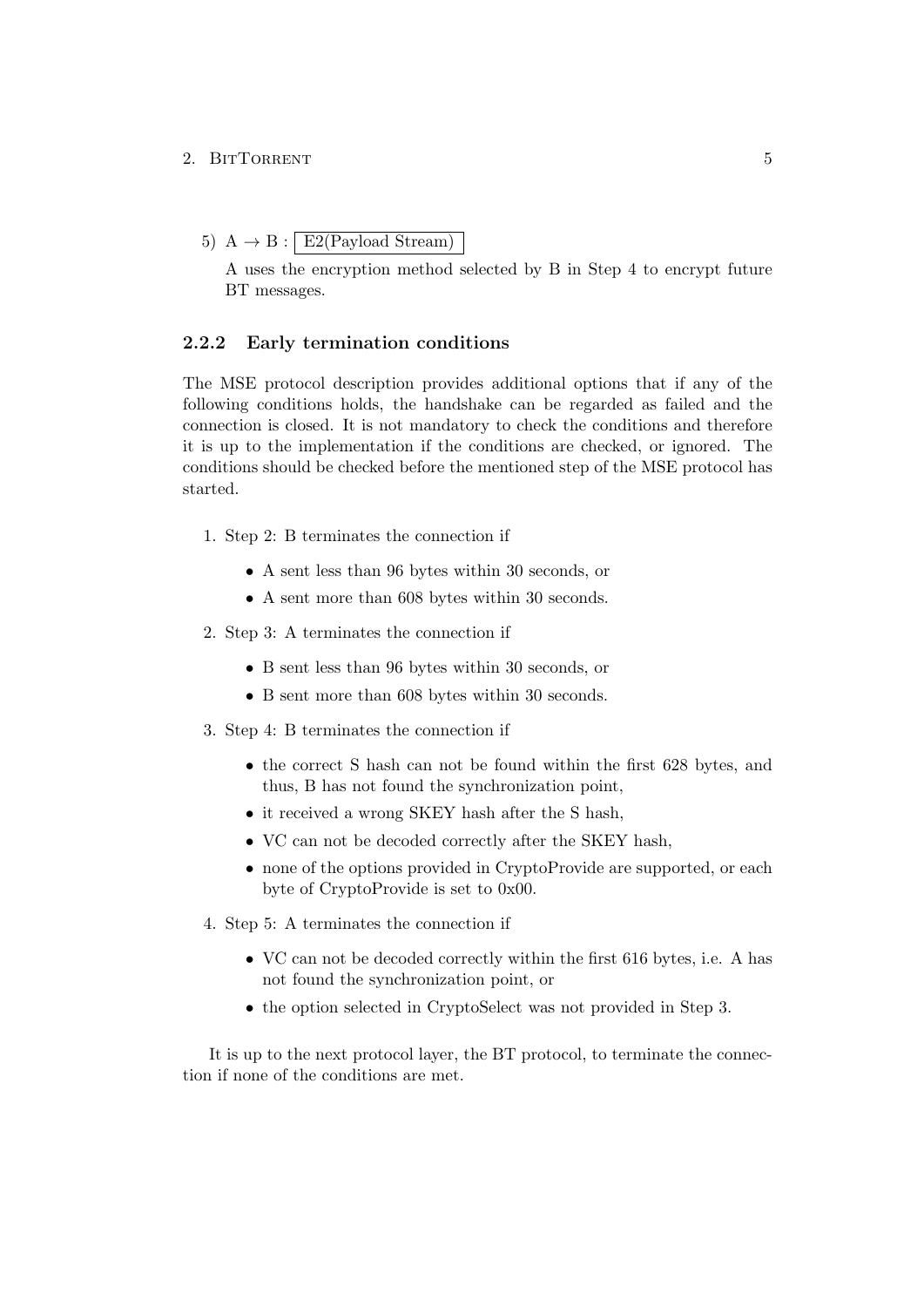#### <span id="page-8-0"></span>2.2.3 Tracker peer obfuscation

The tracker peer obfuscation extension [\[9\]](#page-14-6) is intended to prevent a passive eavesdropper to read the replied peer list from a tracker. The extension is the response to an attack on the BT protocol that reads the peer list to get IP-port pairs. Corresponding to BT users such IP-port pairs could be used to identify peers willing to share files among each other, and the connection between them could be blocked.

In the torrent metafile, a special list with trackers that support the tracker peer obfuscation extension is added. A peer adds new parameters to the standard URL get request indicating what kind of connection it prefers when requesting a peer list from such a tracker. One parameter is whether she supports or requires encrypted connections to other peers. The second parameter is the port on which she accepts BT connections. In such a request, a SHA-1 hash of the info hash is sent rather than the info hash in plaintext. The tracker itself obfuscates the peer list and any other part containing information about peers with RC4. The first 768 bytes of the keystream of RC4 are dropped to prevent a known attack [\[18\]](#page-15-2). According to the BitTorrent Enhancement Proposal (BEP) Nr. 0008 [\[9\]](#page-14-6) the tracker peer obfuscation is deferred. BEPs are used to discuss possible extensions to the BT protocol and standardize them. As it is not an official accepted proposal, only a very small amount of trackers support the extension. Tracker peer obfuscation leads to more overhead for trackers and clients, which could be a reason for it to be only an unofficial extension.

#### <span id="page-8-1"></span>2.2.4 Handle MSE connections

BT clients that support MSE have three possible options how to deal with connections [\[6\]](#page-14-3). These options are necessary for such clients, because they can not communicate the desired way with all other clients as not all of them support MSE.

- Allow incoming MSE encrypted and usual BT connections. Only usual outgoing BT connections.
- Allow incoming MSE encrypted and usual BT connections. Outgoing connections are MSE encrypted, usual outgoing BT connections only if a MSE encryption connection attempt failed.
- Only MSE encrypted incoming and outgoing connections.

A fourth option which uses only usual BT connections is omitted as it is the same as to disable MSE. Such an option is regarded as there is no support for MSE.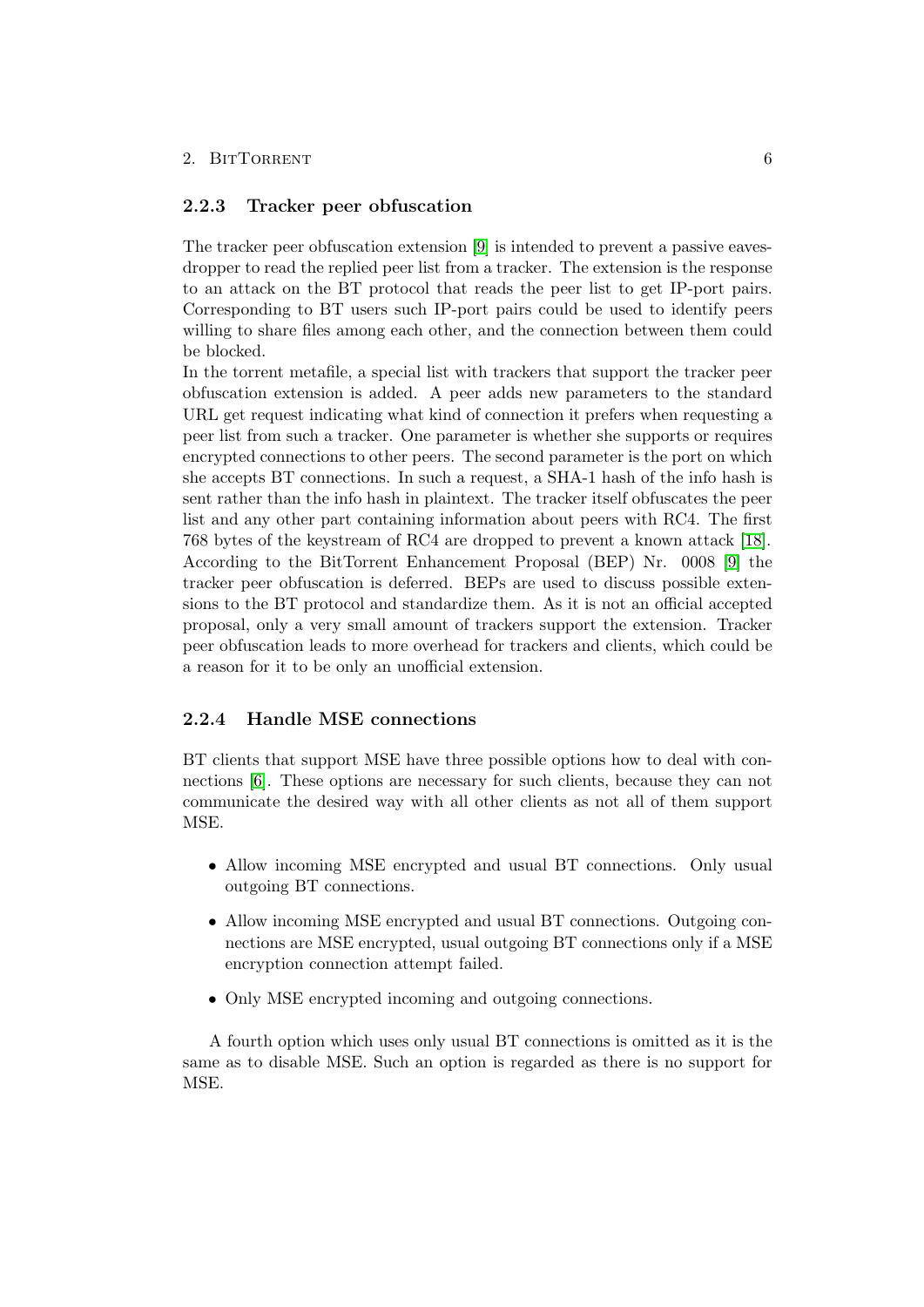# CHAPTER<sub>3</sub>

# Discussion

### <span id="page-9-1"></span><span id="page-9-0"></span>3.1 When to use MSE

The main reason for a BT user to use encryption is to optimize its speed if the user is traffic shaped by the ISP. While the ISP does not use sophisticated methods to detect BT traffic, using MSE could lead to the same speed as if the user was not traffic shaped.

Using a stream cipher like MSE to encrypt and decrypt any data sent increases the load on a system but provides obfuscation. RC4 was chosen over more secure stream ciphers, because RC4 is less hardware consuming. An additional option using plain instead of RC4 can be selected to reduce the load compared to RC4. But except for the handshake any BT message is sent in plaintext instead of being encrypted, and thus the overhead is in most cases insignificant.

As long as a user has an ISP that does not throttle BT traffic, there is no reason to use encrypted connections to other peers that are not traffic shaped either. This is simply because in this scenario the cryptographic handshake leads to a higher load on the system and a possible drop in the download speed without any advantage. MSE can not be used to prevent any passive eavesdropper to read what is shared between users as it does not provide authenticity nor confidentiality. The MSE protocol is not entirely secure as there exist several weaknesses in it that can be abused to obtain information about the message stream [\[12\]](#page-14-7).

## <span id="page-9-2"></span>3.2 Traffic shaping methods

There exist several traffic shaping methods, which are discussed in this section.

#### Packet inspection

A method to detect BT messages is to check for the BT handshake messages by inspecting sent packets [\[19,](#page-15-3) [20\]](#page-15-4). If such a handshake message is found, an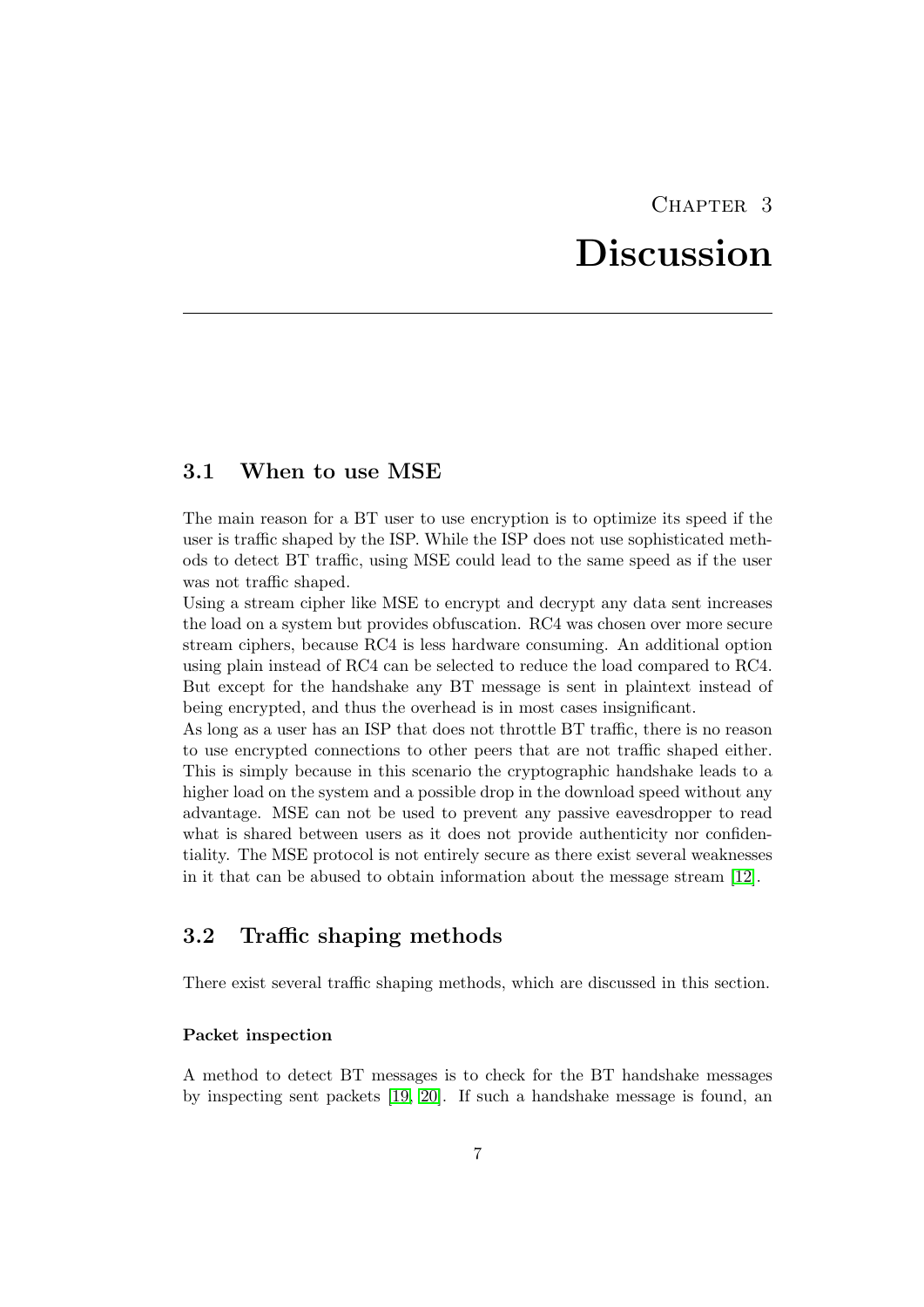#### 3. Discussion 8

ISP knows which parties are invloved. The ISP also knows on what ports they communicate and can slow down or block any packets matching that IP-port pair. This shaping method can be avoided by a BT client using MSE. If the RC4 option is used for MSE it is not possible to detect any BT specific byte pattern in messages as all the messages are encrypted. An ISP that still wants to detect MSE using RC4 can not try to break possible MSE connections as it would be too power consuming to break several single connections [\[12\]](#page-14-7).

Using packet inspection can lead to privacy issues for an ISP, because the ISP has to read packets sent by users, which is not allowed on some network locations.

#### Flow-level heuristics

A technology for ISPs to detect also encrypted BT traffic are flow based methods using statistical approaches [\[16,](#page-15-5) [14,](#page-14-8) [22\]](#page-15-6). These methods seem to be able to detect BT traffic with a high efficiency and have a good enough accuracy. Flowlevel heuristics are more robust against protocol changes as they detect protocols by its characteristics that do not often change, i.e. how long average messages are and how often messages are sent between two peers. A negative point is that it takes longer to execute the detection algorithm, meaning more messages must be analysed to detect a protocol. A possibility for BT clients to hide from this method is to use flow obfuscation or to hide inside a well known protocol [\[14\]](#page-14-8).

#### Intercept peer-to-tracker communication

Trackers are the entry points for any peer to a BT P2P network. The message from a tracker to a peer contains a list of IP/port pairs of peers that are already in the P2P network that the peer wants to join. The ISP can store the IP/port pairs and as soon as the peer sends a message to a pair in the list, the ISP knows that it is a BT connection and can close it. To achieve this an ISP may according to the policy close BT connections between two such peers by sending TCP resets. A company providing hardware tools to block BT and other P2P traffic using this idea is Sandvine [\[8\]](#page-14-9). Tracker-peer obfuscation described in [2.2.3](#page-8-0) may help to avoid this traffic shaping method.

#### Bandwith limiting methods

According to the Vuze wiki [\[11\]](#page-14-10) there are ISPs that slow down traffic if a client has a too high traffic volume or limit the possible traffic of any client at peek times during a day. Against such methods can not even encryption increase the speed of the BT client, and there exist not any other known possibility to bypass bandwith limiting methods yet.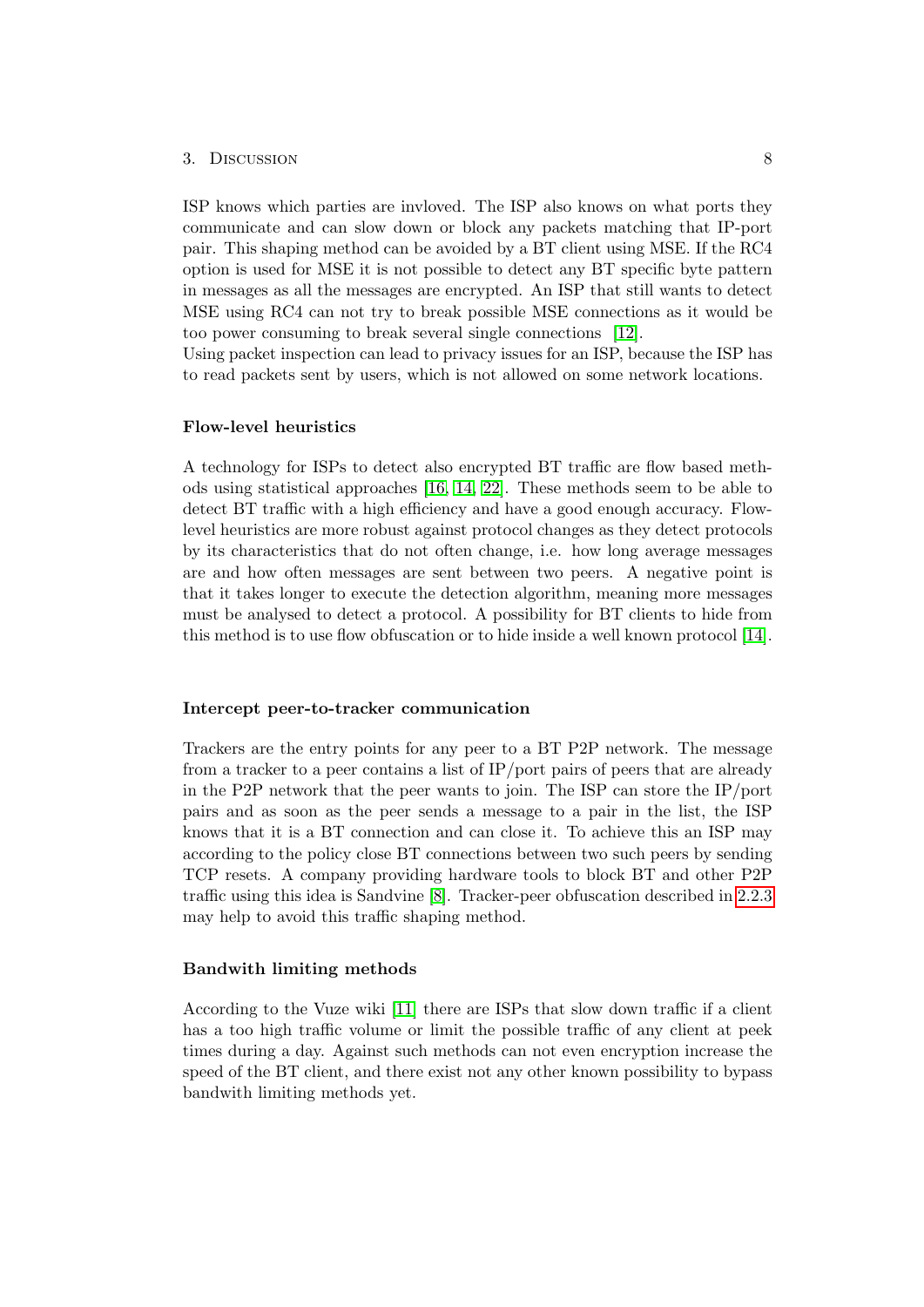#### 3. Discussion 9

#### Prioritize traffic

Some ISPs prioritize recognizable traffic and therefore it can happen that hiding BT traffic by obfuscation methods does not increase the speed as the unrecognizable BT traffic also receives a lower priority. An example of a company that prioritizes traffic is pipex [\[7\]](#page-14-11). ISPs like pipex give traffic like HTTP a higher priority whereas P2P traffic receives a lower priority. Such ISPs regard HTTP and the like as sensitive traffic, because you immediately recognize if the speed is reduced in contrast to P2P traffic. These ISPs state that at peek times, where the used bandwith is close to its maximum, sensitive traffic should be prioritized over unsensitive traffic. It also should not hurt P2P systems that much if P2P systems can use their full speed during times where the bandwith of an ISP is not fully used. Due to the higher priority of HTTP traffic, some developers try to hide BT traffic as HTTP traffic. But even this method seems to be detectable [\[5\]](#page-14-12).

### <span id="page-11-0"></span>3.3 Conclusion

MSE was designed to provide peer obfuscation but not confidentiality or authentication. Therefore it should not be used to hide any secret data from an adversary, as several attacks exist to break the protocol. But these attacks are power consuming, hence these attacks can not be used by ISPs to shape BT traffic.

How useful MSE is in practice can not be clearly stated. It seems like statistical approaches can detect MSE well enough to be used by ISPs to shape MSE encrypted traffic. The best approach for an ISP is to combine packet inspection with statistical approaches [\[16\]](#page-15-5). Packet inspection is faster, but works only against non-encrypted traffic, whereas statistical approaches can be used if packet inspection failed. A problem that remains is false positives, i.e. detecting non-BT traffic as BT traffic by mistake. ISPs have to decide what their priority is. Either they detect less undesired traffic with a lower amount of false positives, or they detect more undesired traffic with a higher amount of false positives.

A user having an ISP shaping BT traffic to lower his BT speed has to try several methods provided by the used BT client. This is required because she does not know which shaping techniques are used by her ISP. If the user's BT client supports any method to hide BT traffic that the ISP does not have a detection for, the user can increase her speed. A user has to try all possibilities, as there are many ways to hide BT traffic, similarly many ways to identify BT traffic. It is like an arms race [\[15\]](#page-15-7) where each side (ISP versus P2P) tries to improve its methods to come out ahead. According to the seen traffic shaping methods, it seems like if an ISP really wants to block BT traffic using any available shaping method, the ISP can do it with a good accuracy.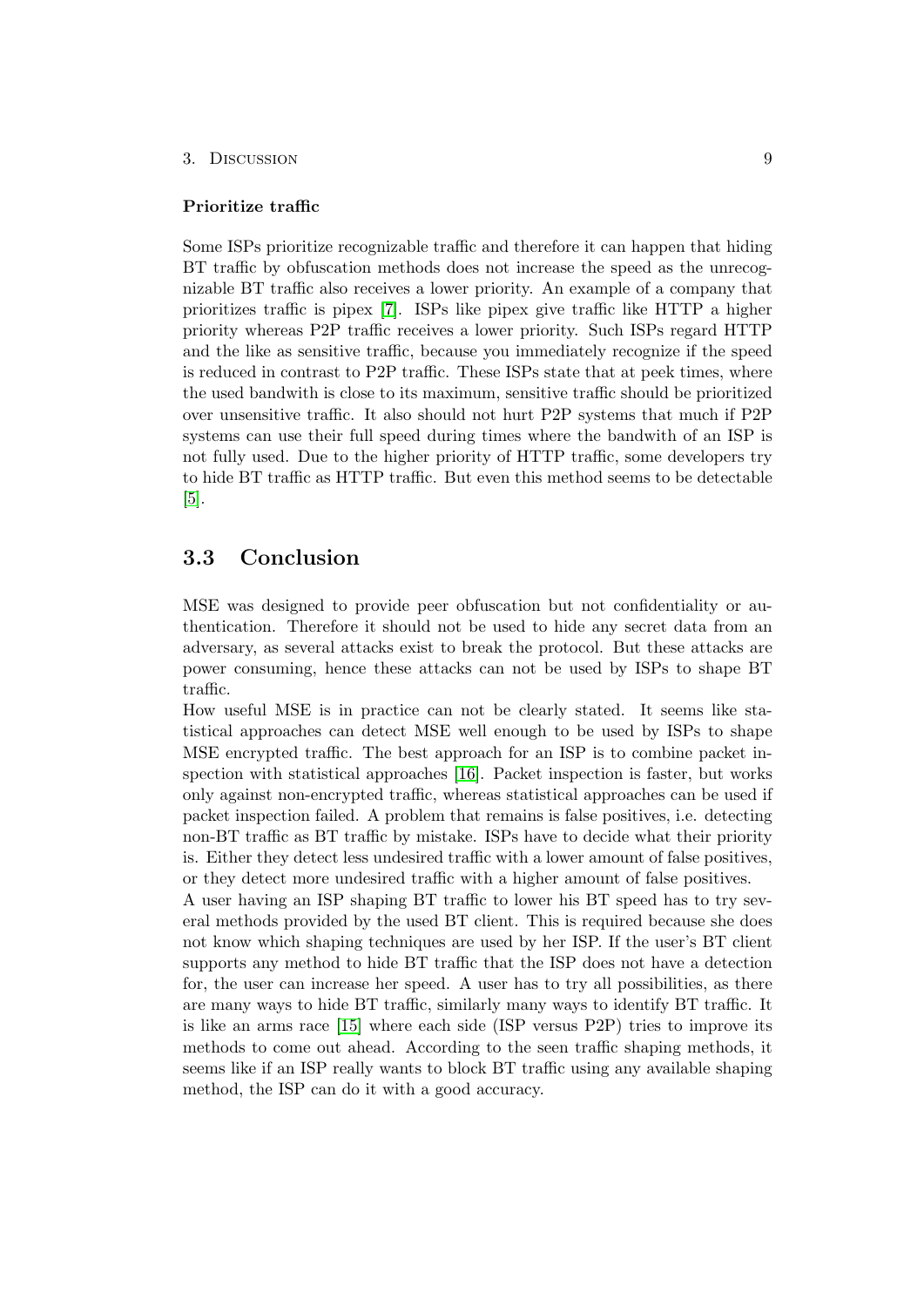## $CHAPTER$  4

## Implementation

## <span id="page-12-1"></span><span id="page-12-0"></span>4.1 BitThief

During my Bachelor thesis I implemented Message Stream Encryption support for the ETH BitTorrent client BitThief [\[1\]](#page-14-13) without the tracker peer obfuscation. There are four options concerning encrypted connections:

- No encrypted connections: Normal BT handshake is used for outgoing and incoming connections.
- Encrypted connections if needed: Outgoing connections are tried to establish with the normal BT handshake. If such a connection attempt failed MSE is used to try to establish a connection to that peer. Normal BT and MSE incoming connections are accepted.
- Encrypted connections if possible: Outgoing connections are tried to establish with MSE. If such a connection attempt failed a normal BT connection is tried to establish to that peer. Normal BT and MSE incoming connections are accepted.
- Encrypted connections only: MSE is used for outgoing and incoming connections.

#### <span id="page-12-2"></span>4.1.1 Notes

I read and analyzed the MSE implementation of the open source BitTorrent client Vuze [\[10\]](#page-14-14). As the Vuze implementation mechanics differ a lot from Bit-Thief, only a few classes could be taken from Vuze. The rest of the code was written specific to BitThief.

BitThief supports only RC4 as encryption method for the payload stream after the cryptographic handshake is completed. As described in [2.2.1](#page-5-0) the RC4 algorithm depends on already encoded or decoded code. Following the correct order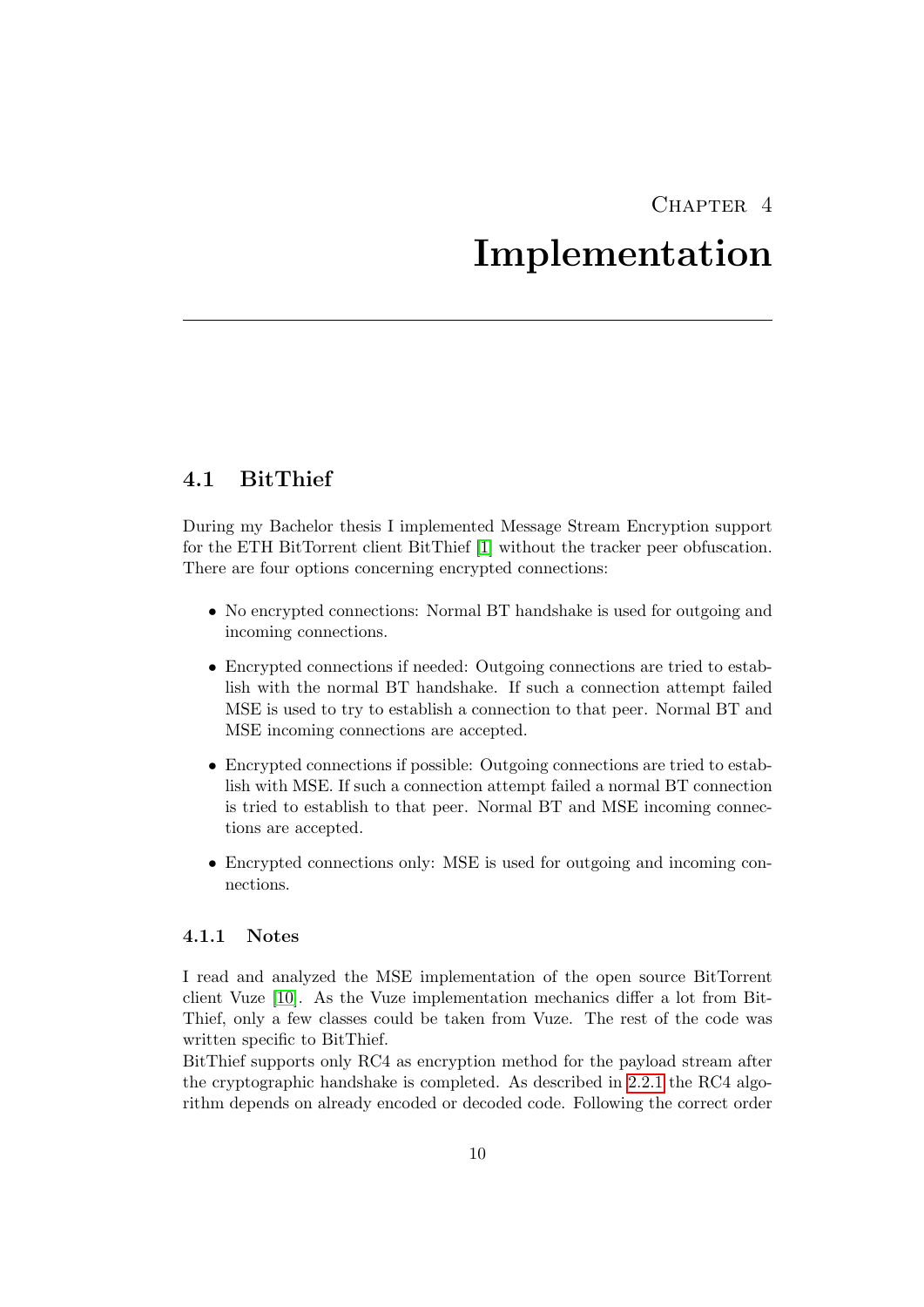#### 4. IMPLEMENTATION 11

of encoding and decoding must be met to be compatible to other BT clients. The first 1024 bytes of the keystream of the RC4 stream cipher are discarded to protect against a possible attack [\[18\]](#page-15-2), as discussed earlier.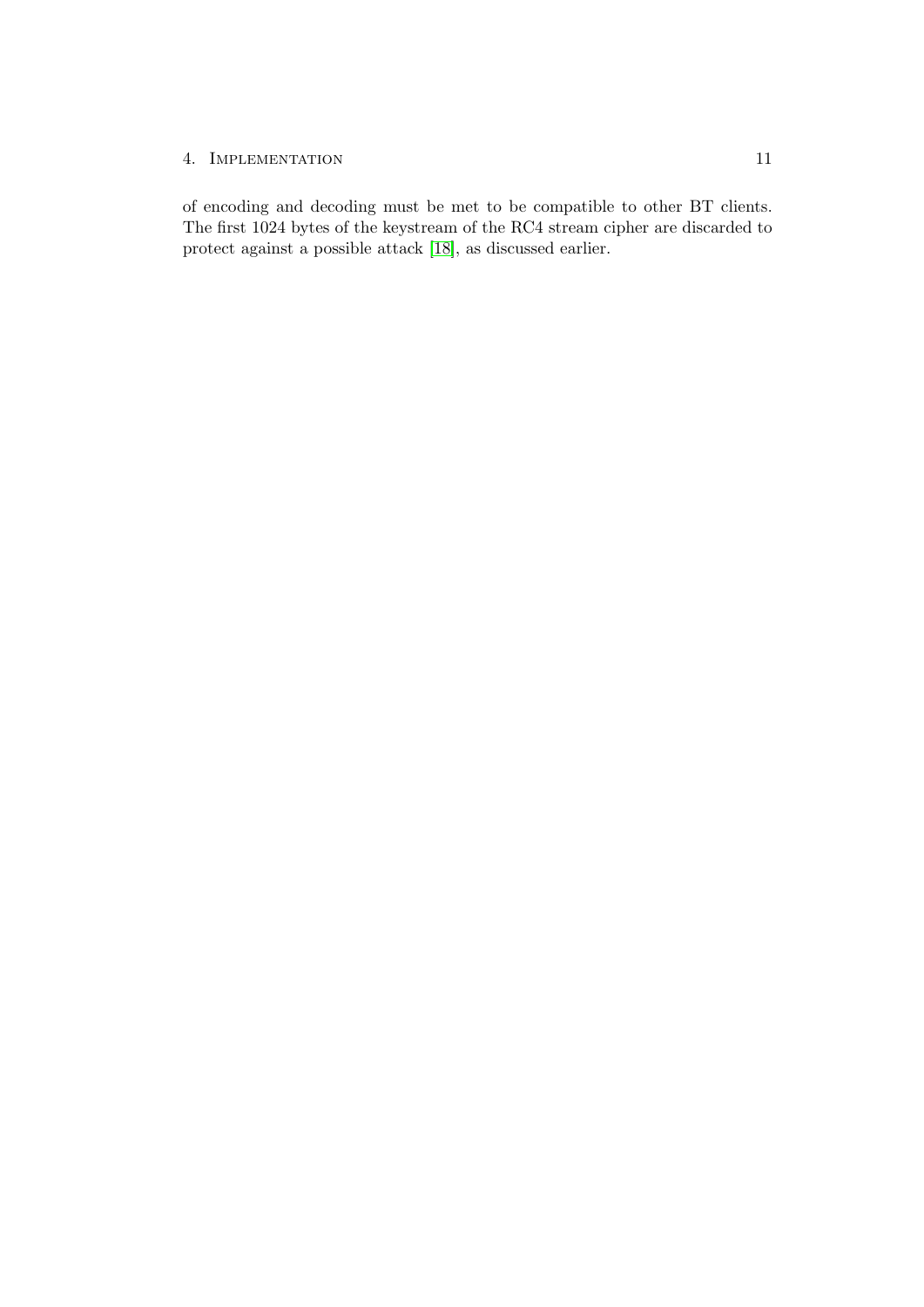# Bibliography

- <span id="page-14-13"></span><span id="page-14-0"></span>[1] BitThief, A Free Riding BitTorrent Client. bitthief.ethz.ch (retrieved on Oct. 9th, 2011)
- <span id="page-14-2"></span>[2] BitTorrent protocol encryption, Wikipedia. http://en.wikipedia.org/wiki/BitTorrent protocol encryption (retrieved on Oct. 9th, 2011)
- <span id="page-14-4"></span>[3] BitTorrent protocol specifications. http://wiki.theory.org/BitTorrentSpecification (retrieved on Oct. 9th, 2011)
- <span id="page-14-1"></span>[4] *CodeCon*, *Wikipedia.* http://en.wikipedia.org/wiki/CodeCon (retrieved on Oct. 9th, 2011)
- <span id="page-14-12"></span>[5] Detect BT traffic encrypted as web traffic. http://www.studlife.com/archives/News/2006/09/27/ResTechsolvesnetworkissues/ (retrieved on Oct. 9th, 2011)
- <span id="page-14-3"></span>[6] Message Stream Encryption. http://wiki.vuze.com/w/Message Stream Encryption (retrieved on Oct. 9th, 2011)
- <span id="page-14-11"></span>[7] Pipexuk. http://www.pipexuk.com/terms/broadband terms 2.html (retrieved on Oct. 9th, 2011)
- <span id="page-14-9"></span>[8] Sandvine homepage. www.sandvine.com (retrieved on Oct. 9th, 2011)
- <span id="page-14-6"></span>[9] Tracker-peer obfuscation BEP. http://bittorrent.org/beps/bep 0008.html (retrieved on Oct. 9th, 2011)
- <span id="page-14-14"></span>[10] Vuze, open-source BitTorrent client. http://www.vuze.com (retrieved on Oct. 9th, 2011)
- <span id="page-14-10"></span>[11] Vuze wiki. wiki.vuze.com (retrieved on Oct. 9th, 2011)
- <span id="page-14-7"></span>[12] J. Valkonen and B. Brumley. Attacks on Message Stream Encryption, 2009.
- <span id="page-14-5"></span>[13] W. Diffie and M. E. Hellman. New directions in cryptography. IEEE Trans. Inf. Theory, vol. IT-22, no. 6, pp. 644-654, Nov. 1976.
- <span id="page-14-8"></span>[14] W. John and E. Hjelmvik. Breaking and Improving Protocol Obfuscation, 2010.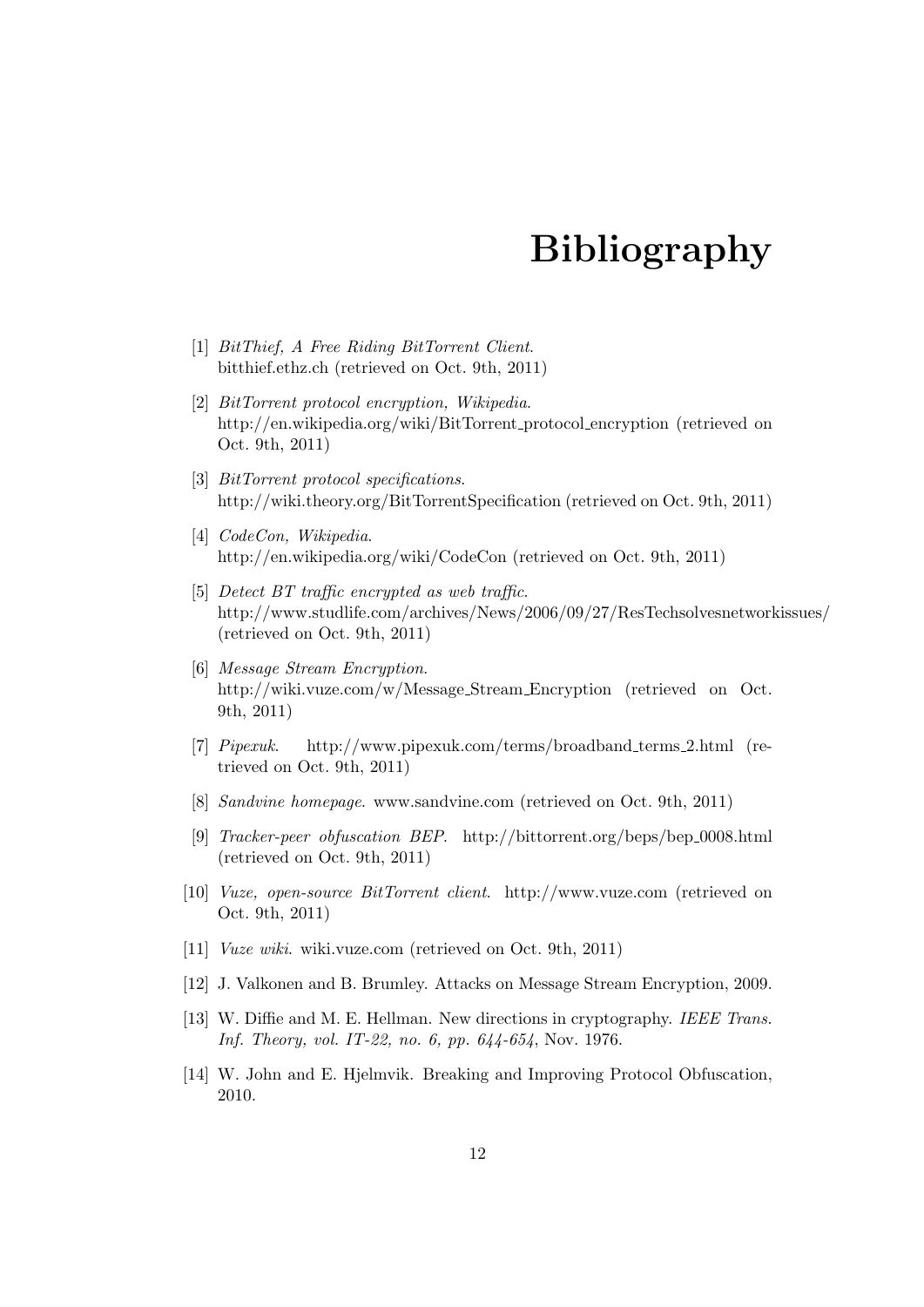BIBLIOGRAPHY 13

- <span id="page-15-7"></span>[15] D. Sicker, K. Bauer and D. Grunwald. The Arms Race in P2P, 2009.
- <span id="page-15-5"></span>[16] D. Peleg, L. Roditty, R. Bar-Yanai and M. Langberg. Realtime Classification for Encrypted Traffic, 2010.
- <span id="page-15-1"></span>[17] R. Rivest. *The RC4 Encryption Algorithm.* RSA Data Sec, Inc., 1992.
- <span id="page-15-2"></span>[18] A. Shamir, S. Fluhrer and I. Mantin. Weaknesses in the Key Scheduling Algorithm of RC4, 2001.
- <span id="page-15-3"></span>[19] D. Wang, S. Sen and O. Spatscheck. Accurate, Scalable In-Network Identification of P2P Traffic Using Application Signatures.
- <span id="page-15-4"></span>[20] A. Broido, T. Karagiannis and M. Faloutsos. Filesharing in the Internet: A characterization of P2P traffic in the backbone. Technical report, University of California, Riverside Department of Computer Science, November 2003.
- <span id="page-15-0"></span>[21] Clive Thompson. The BitTorrent Effect. http://www.wired.com/wired/archive/13.01/bittorrent.html, January 2005. (retrieved on Oct. 9th, 2011)
- <span id="page-15-6"></span>[22] Arno Wagner, Thomas Dübendorfer, Lukas Hämmerle and Bernhard Plattner. Flow-based Identification of P2P Heavy-Hitters.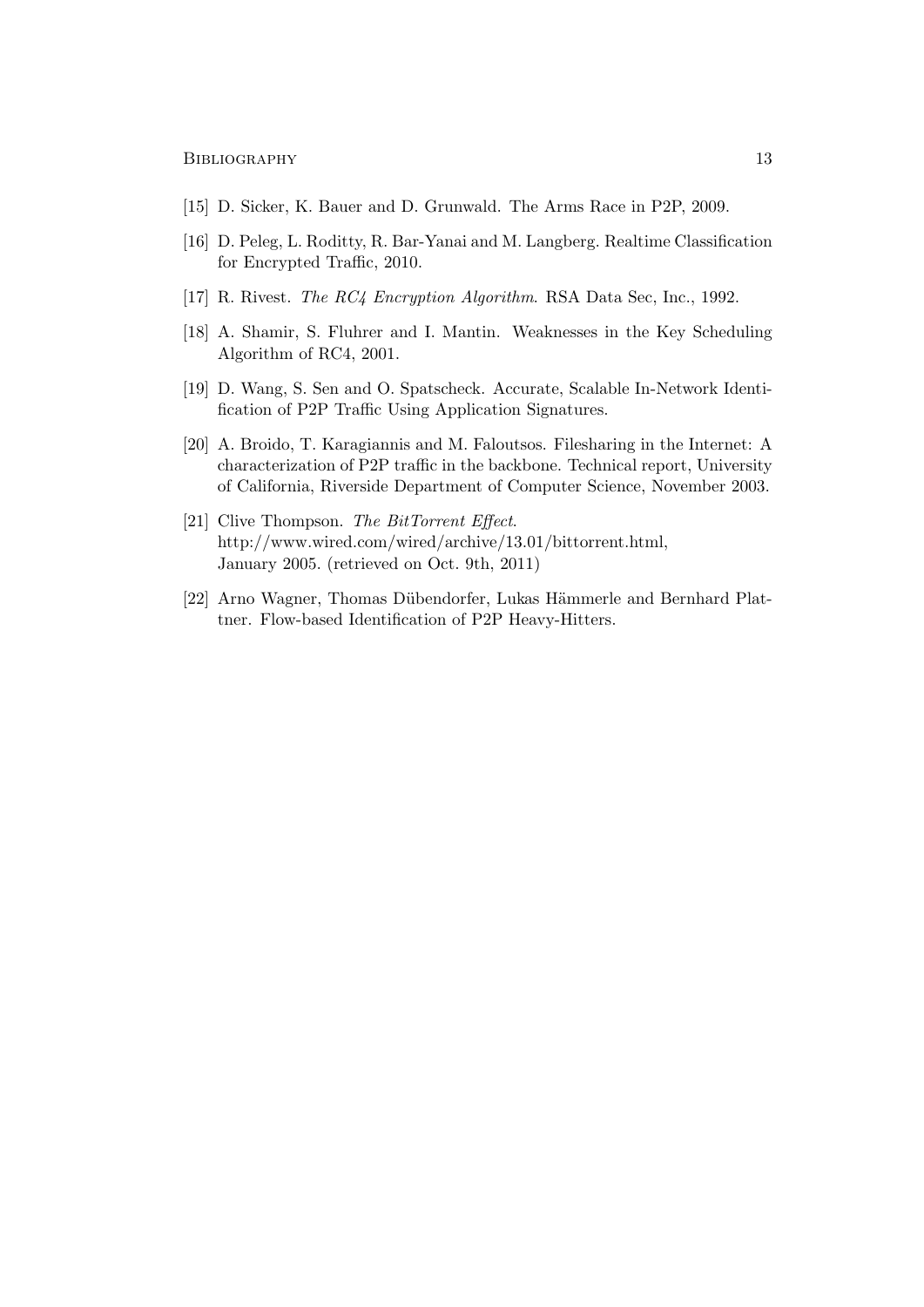## Appendix A

# <span id="page-16-0"></span>Appendix Chapter

## <span id="page-16-1"></span>A.1 Modified classes

ArrayUtil.java BitThiefConfiguration.java BitTorrentConnection.java ConnectionCloseReason.java ConnectionInitiator.java GlobalSettingsWindow.java ListUtil.java PacketFactory.java Packetizer.java PacketSocket.java PacketSocketImpl.java PeerManager.java PeerManagerTest.java PeerRecord.java T4TConnection.java T4TPacketSocket.java TrackerClientTest.java TrackerRequest.java TrackerRequestBuilder.java TrackerRequestTest.java TrackerResponseTest.java

## <span id="page-16-2"></span>A.2 Added classes

ArbitraryPacket.java Base32.java ByteFormatter.java CryptoConnection.java